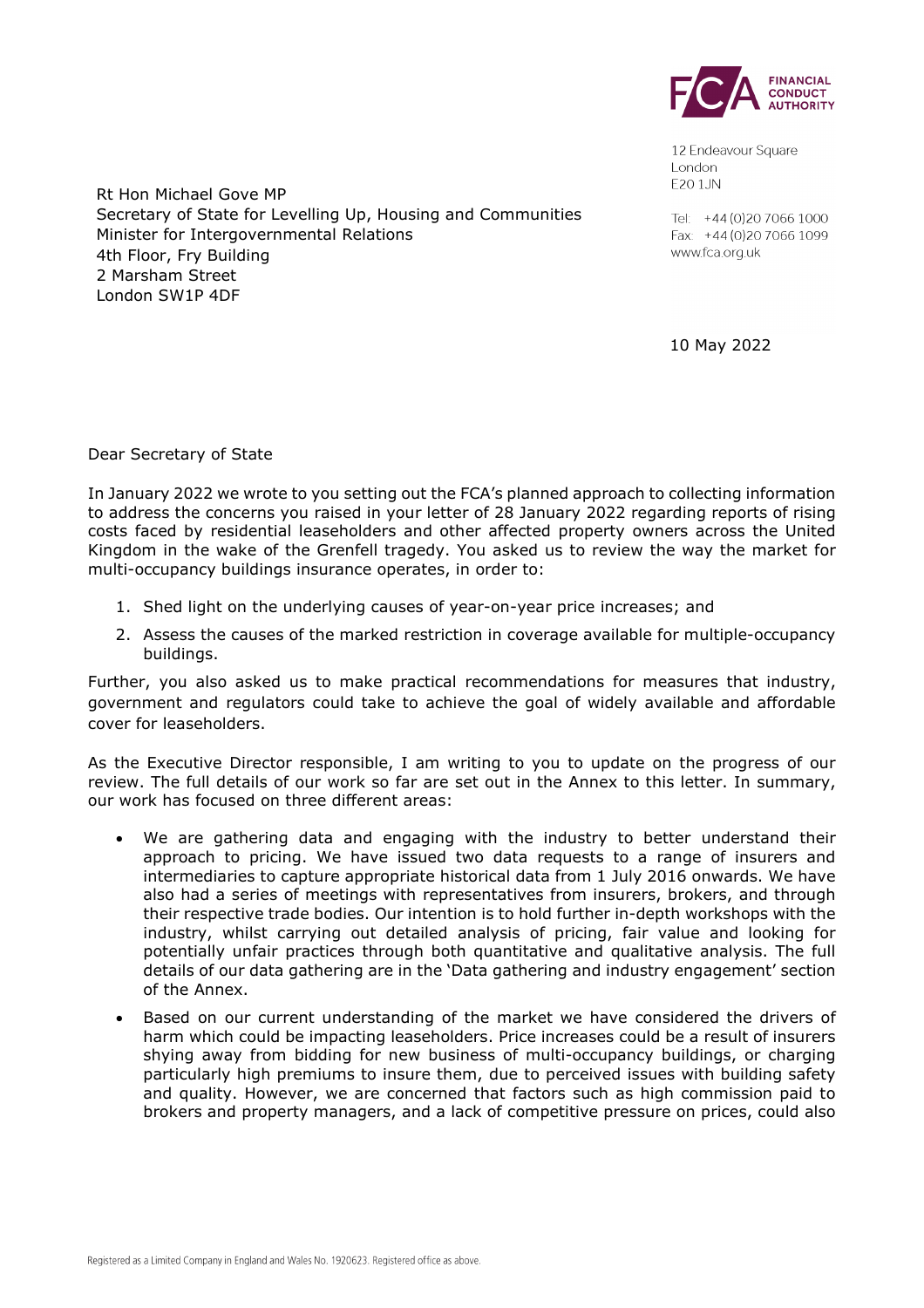be leading to harm. Our views on the potential drivers of harm are set out in full in the 'Potential harms' section of the Annex.

• As well as identifying potential harms, we have begun work developing initial options for ways we could address any harms identified. For example, we are considering whether we could use our powers to improve the information given to leaseholders about their insurance, or potentially to limit the commissions which are paid to brokers. We are also considering the scope of our powers and whether some of the identified harms would be better addressed through action by others (such as industry-led initiatives or Government intervention). Our current thinking is set out in full in the 'Possible interventions' section of the Annex.

Our data gathering has now commenced, and we will continue with further industry engagements. It is too early for us to confirm the harms present in the market or to make any recommendations about how they can be addressed. We will use the information we gather from industry to further develop options for potential interventions, including where we conclude that market or Government-led interventions may be beneficial.

We are working to produce our final report within the six-month period you requested in your letter. As well as providing this final report, we will continue our regular engagements with officials in your Department.

Yours sincerely

### **Sheldon Mills**

**Executive Director – Consumers and Competition**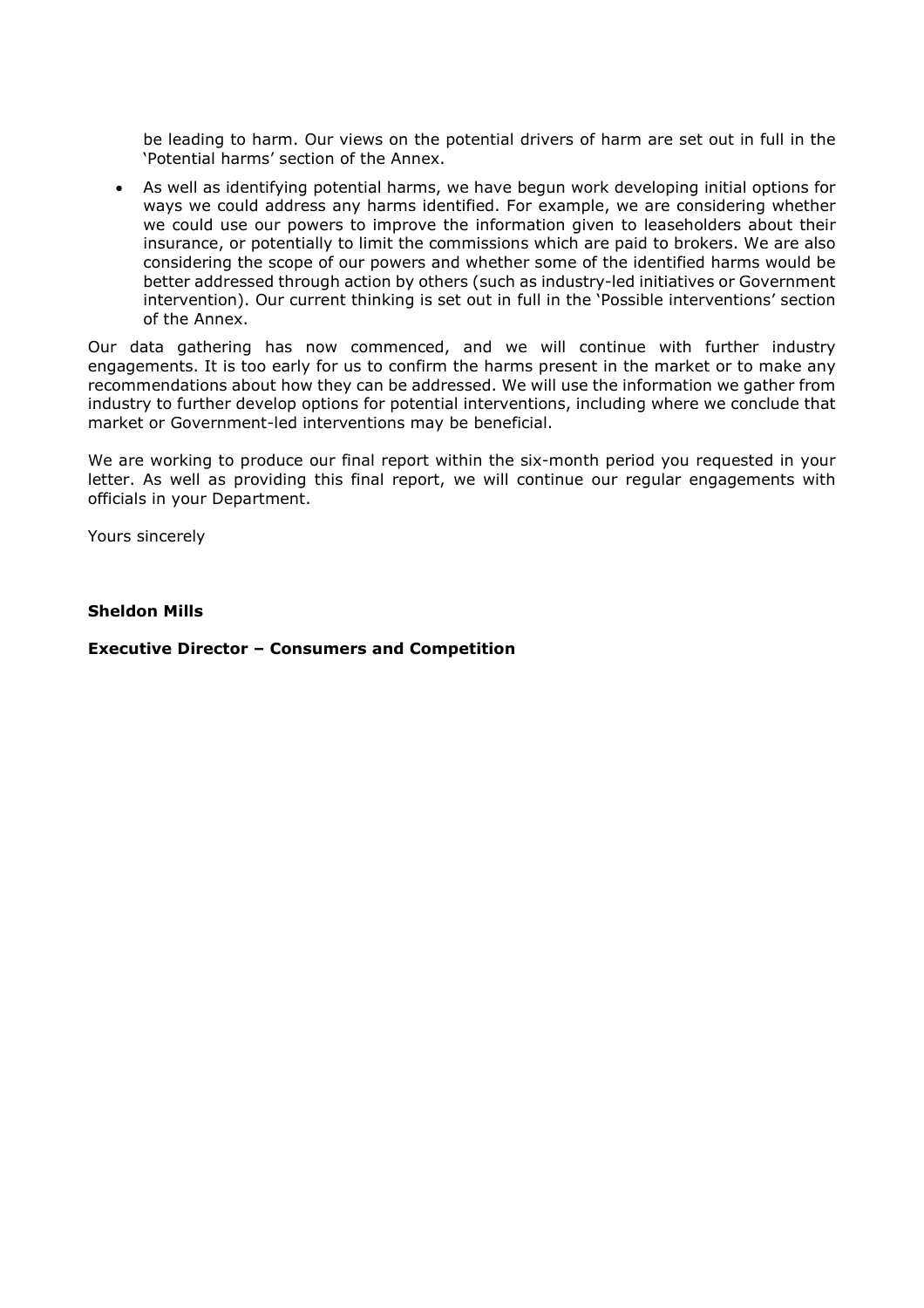# **Annex – Update on FCA work**

Our work over the past three months has focused on:

- Gathering data and engaging with both insurers and intermediaries to better understand their approach to pricing;
- considering the drivers of harm in the market which may be impacting leaseholders; and
- developing initial options for ways we could address any harms identified, as well as considering the scope of our powers and where harms would be better addressed through action by others (such as industry-led initiatives or Government intervention).

### **Scope of our work**

Our work is focused on identifying the potential harms to residential leaseholders from current market practices. The review will gather data from the industry and identify potential interventions we could make within the scope of our powers. In this Annex we have provided an update on the progress of our work to date and the options for intervention we are considering.

Alongside this, we are continuing to discuss with your Department its work with the insurance industry looking at other ways that premia may be reduced for leaseholders. We understand that this work is considering whether an arrangement allowing insurers to pool the risks relating to some buildings would lead to a significant reduction in premia. Government indemnification of this pool could reduce premiums further. Such an intervention is a decision for Government. In our engagements with the insurance industry so far, we have heard that building quality issues beyond just the use of flammable cladding may also be a contributing factor to the changes in premium since the Grenfell tragedy and this may be making individual insurers more risk averse. We will, of course, continue to offer our support to your Department in its work.

### **Market context**

We are responsible for the conduct regulation of insurers, as well as both conduct and prudential regulation of intermediaries distributing insurance products. Most firms involved in activities such as selling, arranging, underwriting or carrying out insurance contracts are subject to our rules. However, there are some exceptions to this which I have explained below.

The market for multi-occupancy buildings insurance is complex and has features which create unique challenges for interventions. Unlike in most home insurance, leaseholder homeowners are not party to the insurance contract and do not pay any premium directly to the insurer. Instead, their relationship is with the freeholder with insurance costs forming part of payments due under the lease agreement. As freeholders are the 'customer' of the insurer, they do not need to be authorised by us unless they are also conducting regulated activities (for example if they were to arrange rights for leaseholders to claim directly on the insurance). Property managers employed by freeholders may also not need to be authorised by us if the insurance activities they do fall within the scope of an exemption afforded to them under FSMA as members of the Royal Institution of Chartered Surveyors (RICS).

Although our data gathering is at an early stage, it is becoming clear that portfolio underwriting is common in this market, where a range of buildings owned by a freeholder (both residential and commercial properties) are covered by a single insurance policy. This may make it more challenging to identify the direct impacts on residential leaseholders where there are parties involved that are not regulated. Further work in this area may be required by Government upon completion of our review.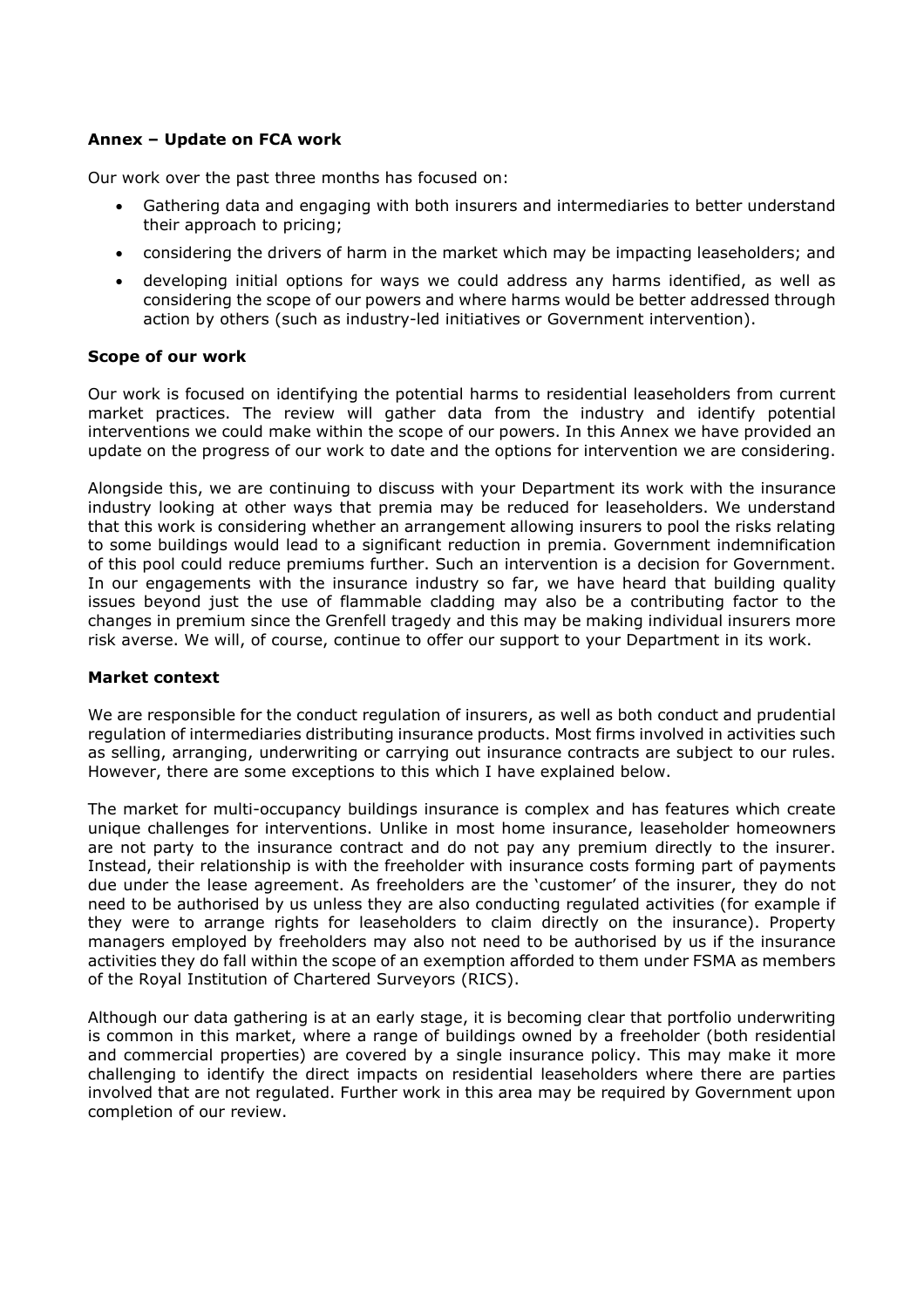## **Potential harms**

Our work gathering data and engaging with the industry is progressing, further information on this is set out below. Our intention in our data gathering has been to identify failures in the market which may be causing harm to residential leaseholders in multi-occupancy buildings. We are concerned that there may be a number of issues within this sector causing harm. We address each of these in turn below:

### *Potential harms in relation to pricing and product supply*

- 1. The severity of the building safety issues that were brought to light following the Grenfell tragedy may have resulted in the following issues:
	- a. Insurers retrenching, shying away from bidding for new business of multioccupancy buildings, or charging particularly high premiums to insure them. This could be risk-reflective, or it could be the result of inaccurate risk assessments or strong risk aversion; and/or
	- b. some insurers withdrawing from the market, limiting competition and reducing the pressure to lower prices.
- 2. Following the Grenfell tragedy, insurers may have also increased insurance prices for multi-occupancy buildings without cladding risks. This could be because:
	- a. The issues with flammable cladding are seen as indicative of broader issues with building quality likely to lead to higher claims (e.g. issues with plumbing systems leading to claims for escape of water throughout a building);
	- b. the elevated insurance premiums for buildings with flammable cladding acted as a reference point that also triggered higher premiums for buildings without cladding concerns; and/or
	- c. products may not be priced fairly, leading to leaseholders paying excessive prices relative to the value the policy provides to them.

### *Potential harms relating to product distribution*

- 3. Freeholders, property managing agents and insurance brokers may be selecting insurance policies that maximise their own remuneration (i.e. any commission or fees they receive), rather than the policy that offers the best value for the leaseholders.
- 4. There may be a lack of pressure on freeholders, property managing agents and insurance brokers to search for the policy that offers the best value-for-money or to switch to better-value policies or cheaper alternatives which may benefit leaseholders because:
	- a. Freeholders know they can recover their costs from leaseholders so have no incentive to look for cheaper or better value policies;
	- b. leaseholders may lack the information or the means with which to challenge service charges from the freeholder;
	- c. freeholders' property managing agents and insurance brokers may have commercial arrangements with particular insurers which benefit them but not leaseholders (such as captive reinsurance arrangements); and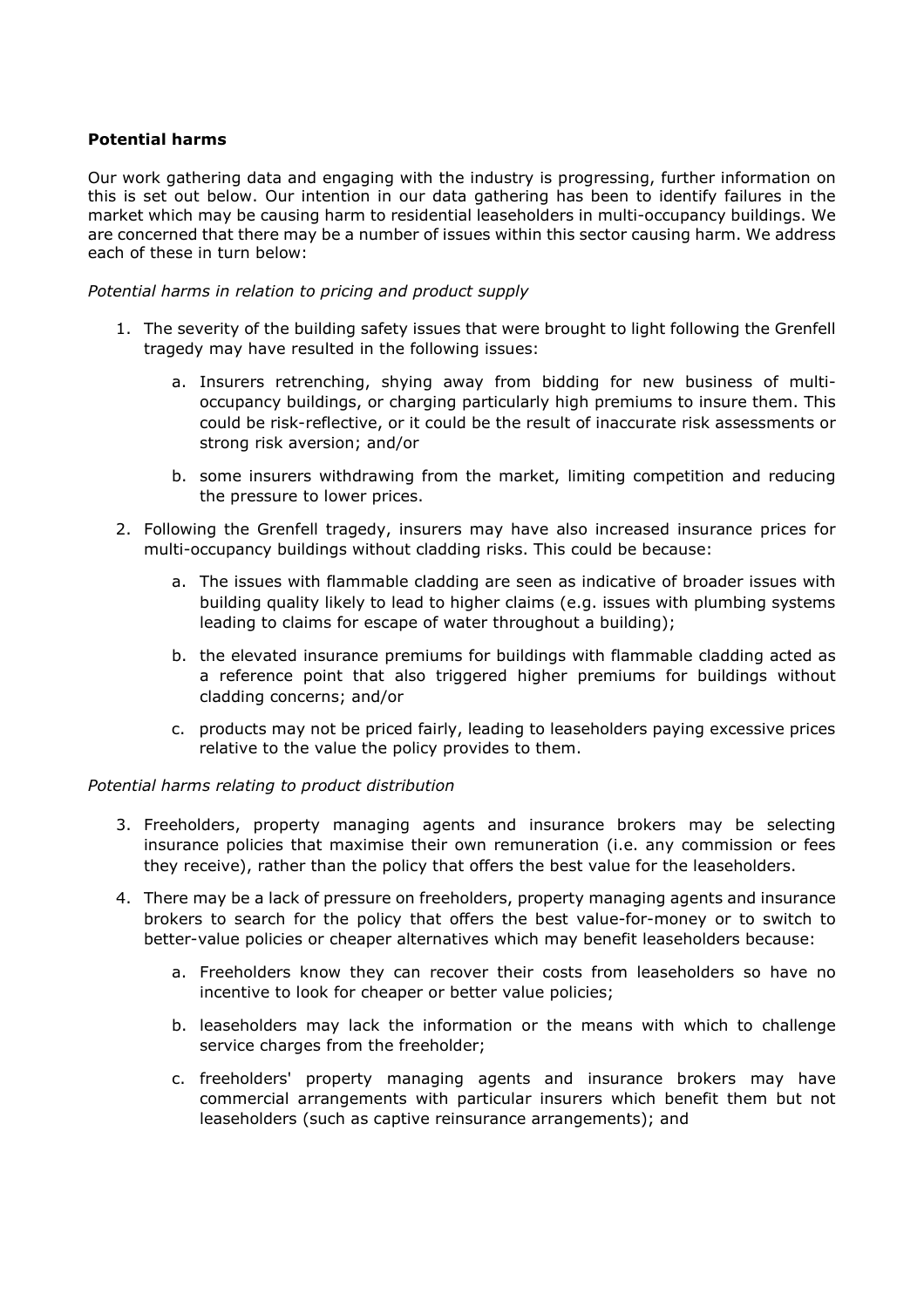- d. switching costs (e.g. long onboarding processes) may be preventing freeholders from switching to a cheaper insurer or broker.
- 5. Insurers may be taking advantage of the hypothesised lack of incentives to switch by charging higher prices than they would in a competitive market (e.g. by charging a loyalty penalty).

## **Data gathering and industry engagement**

Since our exchange of letters in January 2022 we have commenced work on the cost of insurance for leaseholders living in flats, with a particular emphasis but not exclusively, on those flats with cladding and other fire safety related problems.

We had already collected limited high-level data from a small number of firms. This has informed our thinking and provided a steer on what further data we would require to gain a better understand of the current operation of the insurance market for multi-occupancy buildings.

Since our exchange of letters, we have also had a series of meetings with representatives from insurers, brokers, and through their respective trade bodies. This has been at both an executive and working level.

This engagement has given us an opportunity to

- 1. Engage with senior executives to further outline our expectations and the issues identified in our Dear CEO letters sent on 28 January 2022;
- 2. understand challenges being faced by the market to inform our thinking; and
- 3. design appropriate quantitative data requests and qualitative questions to answer the issues outlined in the initial exchange of letters and the potential harms set out above.

We have significantly expedited our normal approach to designing and undertaking such significant work that may eventually result in material interventions. However, it has been important to ensure the data requests are robust enough to support any subsequent interventions. We have therefore also taken necessary time to engage with key stakeholders including the CMA, our own competition colleagues and colleagues at the PRA to plan the work programme and data requests.

An insurer data request has been issued to capture appropriate historical data since 1 July 2016. This was sent to 17 key insurers on 16 March 2022, broken down into two parts:

- 1. **Part 1** relates to a core question set and had a deadline of 20 April 2022; and
- 2. **Part 2** relates to an additional return requesting more detailed data for those buildings affected by cladding or other material fire safety risk. Due to the difficulty in firms providing this data this has an extended deadline of 11 May 2022.

We have successfully received the first suite of insurer data and are now cleansing and formatting this to undertake our analysis.

Further, a separate information request was sent to 26 insurance intermediaries on 6 April 2022 with a deadline for completion and return of 18 May 2022. (including both Brokers and Managing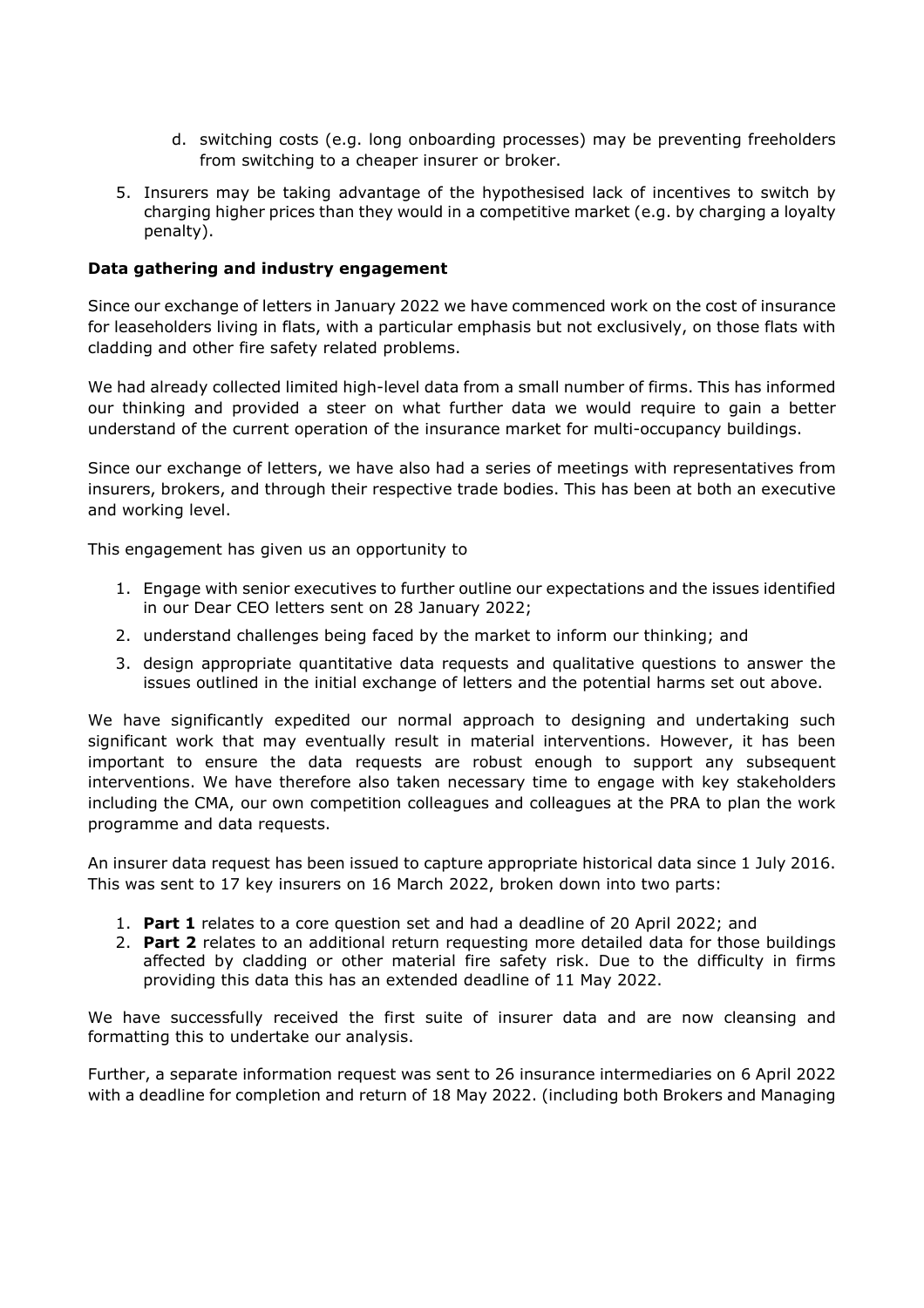General Agents that underwrite on behalf of insurers). We believe that this will give us sufficient coverage of the market to draw meaningful conclusions.

We have requested historical data and will be looking back to 2016 through to current year. That provides us with a pre-Grenfell position and allows us to follow the wider changes made by industry and market dynamics during this time. The data we are collecting is on the wider market and not just in respect to buildings with cladding or material fire risk. This allows us to consider the counter factual and better understand how the underlying market has changed.

We will be carrying out the analysis of pricing, fair value and looking for potentially unfair practices through both quantitative and qualitative analysis. We will have collected two rich sets of market data, one from insurers and one from brokers and will need to review each individually and then also look across both data sets to understand the full impact across the whole insurance distribution chain (although this will not include information on the amount the freeholder charges to their leaseholders). We should be able to follow individual properties across the two data sets. This will be undertaken by our supervision and competition colleagues bringing two different lenses. The data should also allow a level of actuarial analysis should this prove necessary.

Following a competitive tendering process, we have engaged an independent third-party consultancy to support delivering this work at pace. The consultancy brings additional breadth and depth of knowledge on both the niche areas of multi-occupancy buildings insurance and wider property market. They will therefore help with both the analysis and with developing appropriate conclusions.

The consultancy is also assisting in the design and facilitation of appropriate industry engagement. The workshops and focus groups will be attended by insurers and intermediaries as well as trade bodies and other associated groups such as property managers and buyers. They will be designed to allow participants to contribute freely and to look backward at the current challenges but be primarily forward looking. They will seek to understand the potential impact and appropriateness of any remedy or market change should this be necessary. The first phase of workshops are scheduled for late May 2022 with a second phase considering potential interventions to take place in June 2022. These workshops will complement and run in parallel with our data analysis work.

Our early firm engagement highlighted that, unlike for retail products, some of the key data points are often not held systematically by insurers or brokers. Firms are therefore being asked to review individual files to collate the data, particularly with respect to buildings with cladding. The time being given to firms is significantly shorter than that normally considered for such large data requests requiring manual intervention.

The firm selections should ensure a representative sample and includes key market participants. However, it is important to stress that, given the large number of participants, we are unable to capture the whole broker market within this work. Additional intelligence from other sources may be needed to identify individual firms acting inappropriately.

We are continuing to engage with firms active in this market on a multi-lateral and bilateral basis throughout this work. This will be to consider both historical issues but also consider impact and consequences of any potential interventions.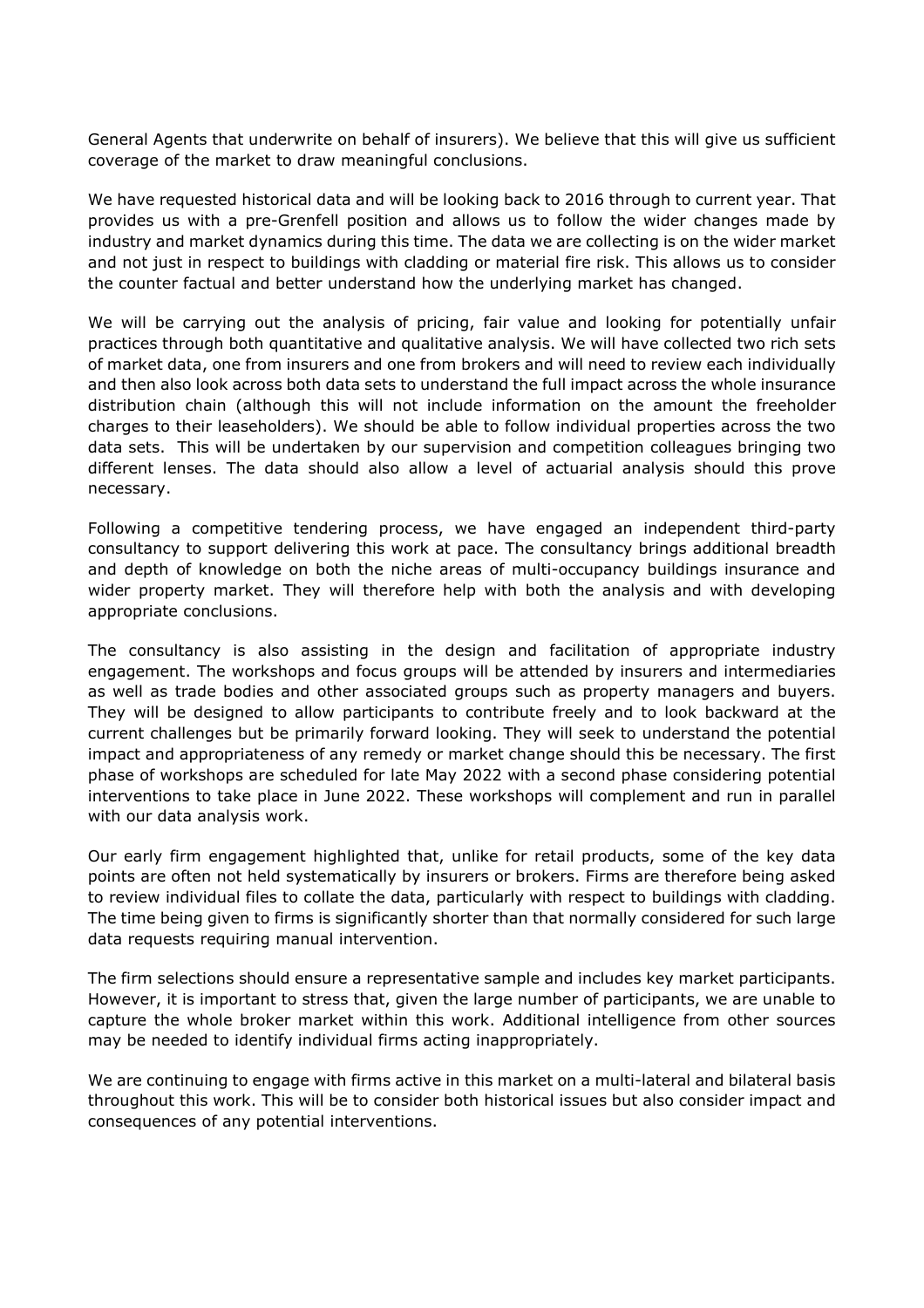It is too early to make any formal conclusions from our data work at this stage. As stated above, we have started the analysis of the first set of insurer part 1 data returns. Further analysis will be carried out in respect of insurer Part 2 and insurance intermediary data as we receive the data from firms.

## **Possible interventions**

In our **Dear CEO letters**, we reminded firms that our rules require insurers to ensure the design of their products takes account of the needs, objectives, characteristics and interests of customers in a defined target market and provide fair value to those customers. This includes the price having a fair relationship to the benefits provided by the product. Intermediaries must ensure they do not take action that undermines the fair value of products, such as commission which does not reasonably reflect the costs incurred or the benefits provided. Firms must only offer customers products that meet their needs and must not be influenced to act against customers' best interests by commission or other remuneration, for example proposing a policy based on higher commission levels where the policy is not otherwise in a customer's best interests.

Although the freeholder is usually the 'customer', our letters stated that freeholders owe obligations to leaseholders, and leaseholders are likely to pay for the policy and get the ultimate benefit from it. We said that, even if the freeholder is the only 'customer' for the purposes of our rules, their duties to their leaseholders should be taken into consideration when firms design their products and determine whether they are providing fair value.

If our industry data gathering identifies that firms are not complying with our rules, we will take appropriate action using our regulatory tools.

In addition, as part of our work we have developed some initial options for ways we may be able to address the harms within the scope of our existing powers. As our data analysis is ongoing, it is too early to assess the effectiveness of these options. This is something we will do as part of our ongoing work and we will aim to provide further details in our later updates:

- 1. We are considering whether leaseholders may benefit from enhanced information disclosure. This could include information about the freeholder's insurance policy (where costs are passed on to leaseholders), and possibly also information about other policies which were available to the freeholder but not purchased. The aim of this would be to address harm 4 above by increasing transparency for leaseholders and potentially making it easier for them to challenge unfair insurance costs.
- 2. Our rules currently apply in a more limited way to leaseholders than they do to freehold property owners purchasing insurance for themselves, because leaseholders are not the customer of the insurer. We are considering ways in which we could extend the protections offered by some of our rules to leaseholders. This could include putting obligations on insurers and brokers to ensure that the products they offer provide fair value directly to leaseholders, and that commission should not conflict with leaseholders' interests. This would be aimed at addressing harms relating to product distribution by limiting the impact of remuneration on prices.
- 3. If commission paid to brokers and others is identified as being a significant cause of harm to leaseholders, we could consider rules to limit commission. This could include capping the level of commission that can be paid or prohibiting certain practices (such as commission being based on a percentage of the premium). This would also be aimed at addressing harms 3 and 5.